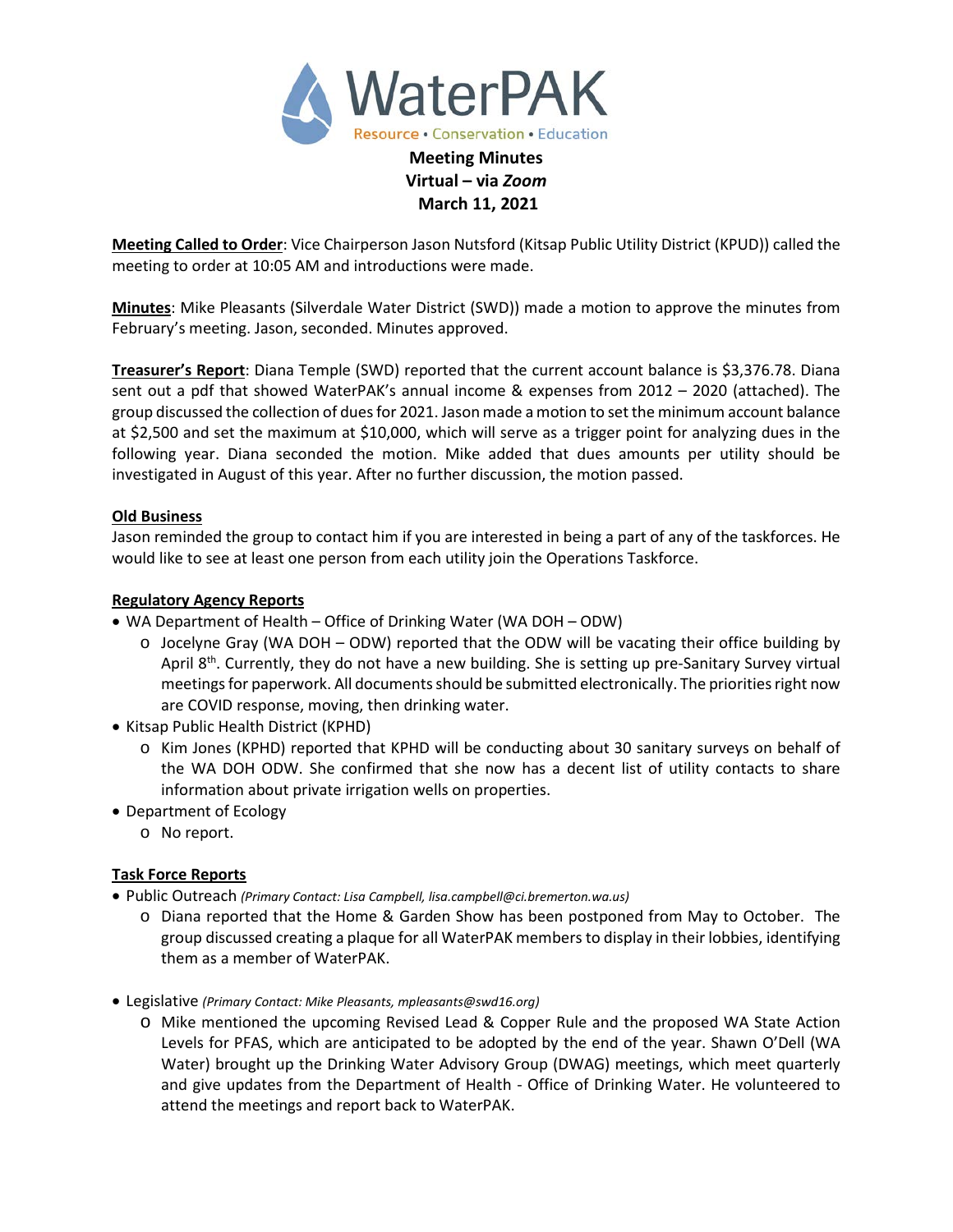

- Conservation *(Primary Contact: Diana Temple[, dtemple@swd16.org\)](mailto:dtemple@swd16.org)*
	- o No report.
- Cross-connection *(Primary Contact: Courtney Little, [c.little@northperrywd.org\)](mailto:c.little@northperrywd.org)*
	- o Court Little (N. Perry Water) asked the group for a contact for DCD for communication pertaining to new tenants and/or construction. Randy Screws (West Sound Utility District) talked about his experience with communicating with DCD. He was told to monitor the open permits. He feels that WaterPAK (as a group) will have more of an impact expressing the need for communication with water utilities. The group discussed inviting someone from DCD to a WaterPAK meeting in the future. Diana proposed a letter be sent to a specific contact, asking for their presence at a future WaterPAK meeting. Kim shared KPHD's experience working with DCD. They primarily communicate projects that are on septic.
- Mapping/GIS *(Primary Contact: Jim Hershberger, jhershberger@calwater.com)*
	- o Katrina Harris (KPUD) gave an overview of their taskforce meeting last week. They reviewed each utility's GIS programs and discussed ways to interface with neighboring utilities.
- Shared Resources *(Primary Contact: Rob Robinson, r.robinson@northperrywd.org)* o Jason will send out another email, asking utilities for contacts to add to the group.
- Emergency Management *(Primary Contact: Jeannie Screws[, jscrews@swd16.org\)](mailto:jscrews@swd16.org)* o No report.

### **General Discussion**

- Jason asked if utilities increase the charge for residential customers who are required to have 1" meters for sprinkler systems. Randy explained that WSUD increases billing charges for customers who have 1" meters v. a 5/8" meters. Mike explained Silverdale Water's policy and added that fire-flow fees are separate. Brandy Milroy (Mason County PUD #1) added that her utility will charge the initial fee for the 1" meter, but the customers will get billed for a 5/8" residential meter. Discussion ensued.
- The group discussed the process for transitioning properties to new owners. Jason asked if any utilities charge a deposit upfront for each new customer. Diana explained Silverdale Water's standard practice of "out-reads." Brandy said that her utility does not require new owners to pay deposits or fees. If the previous owner owes money on the account, it is handled with the previous owner; the outstanding balance does not get passed over to the new owner.
- Brandy added that Mason County employees will be eligible for vaccines starting tomorrow.
- Discussion ensued regarding the spike in the number of accounts with back balances due to COVID. Randy talked about WSUD's payment plan option presented to customers. Jason discussed the recent Senate Bill, which provides support for customers impacted by COVID through developing payment plans.
- Randy asked about well drilling in terms of aquifer levels. Discussion ensued.

**Adjournment**: With no further business to discuss, Jason made a motion to adjourn the meeting. Shawn seconded. Meeting adjourned at 12:28 PM.

Respectfully Submitted,

Diana Temple WaterPAK Secretary/Treasurer